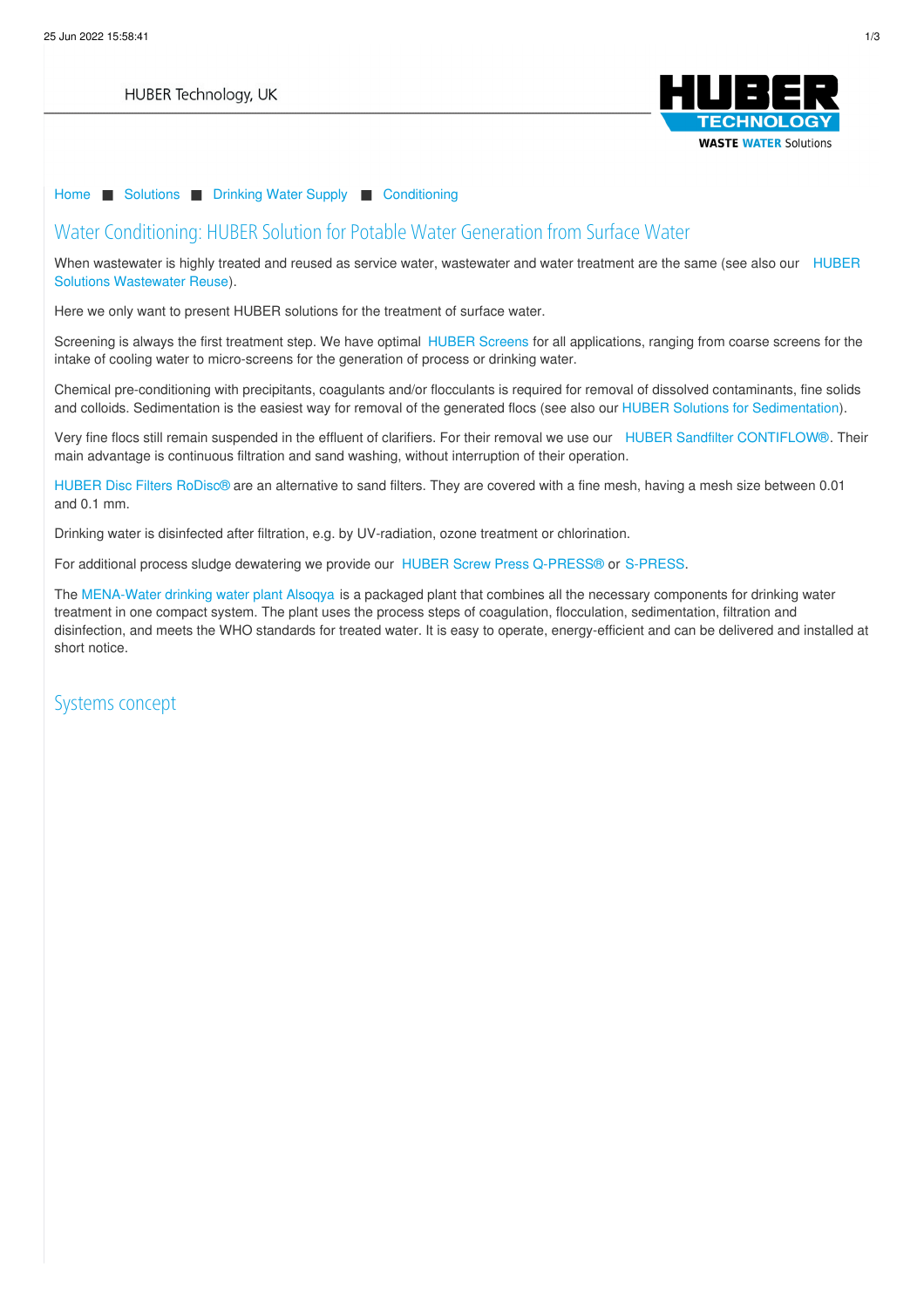

*Click on the image to get a detailed, interactive view with additional information and links.*

## Photos



















# Case Studies

- RoDisc® Rotary Mesh Screen for a drinking water [application](/huber-report/ablage-berichte/newsletter-ext/rodiscr-rotary-mesh-screen-for-a-drinking-water-application.html?L=0)
- Four RoDisc<sup>®</sup> [Micro-Strainers](/huber-report/ablage-berichte/micro-screening-filtration/four-rodiscr-micro-strainers-for-the-protection-of-lake-taihu-in-china.html?L=0) for the Protection of Lake Taihu in China
- Case History: Drinking Water [Recovery](/huber-report/ablage-berichte/micro-screening-filtration/case-history-drinking-water-recovery-project-dongola-city.html?L=0) Project Dongola City